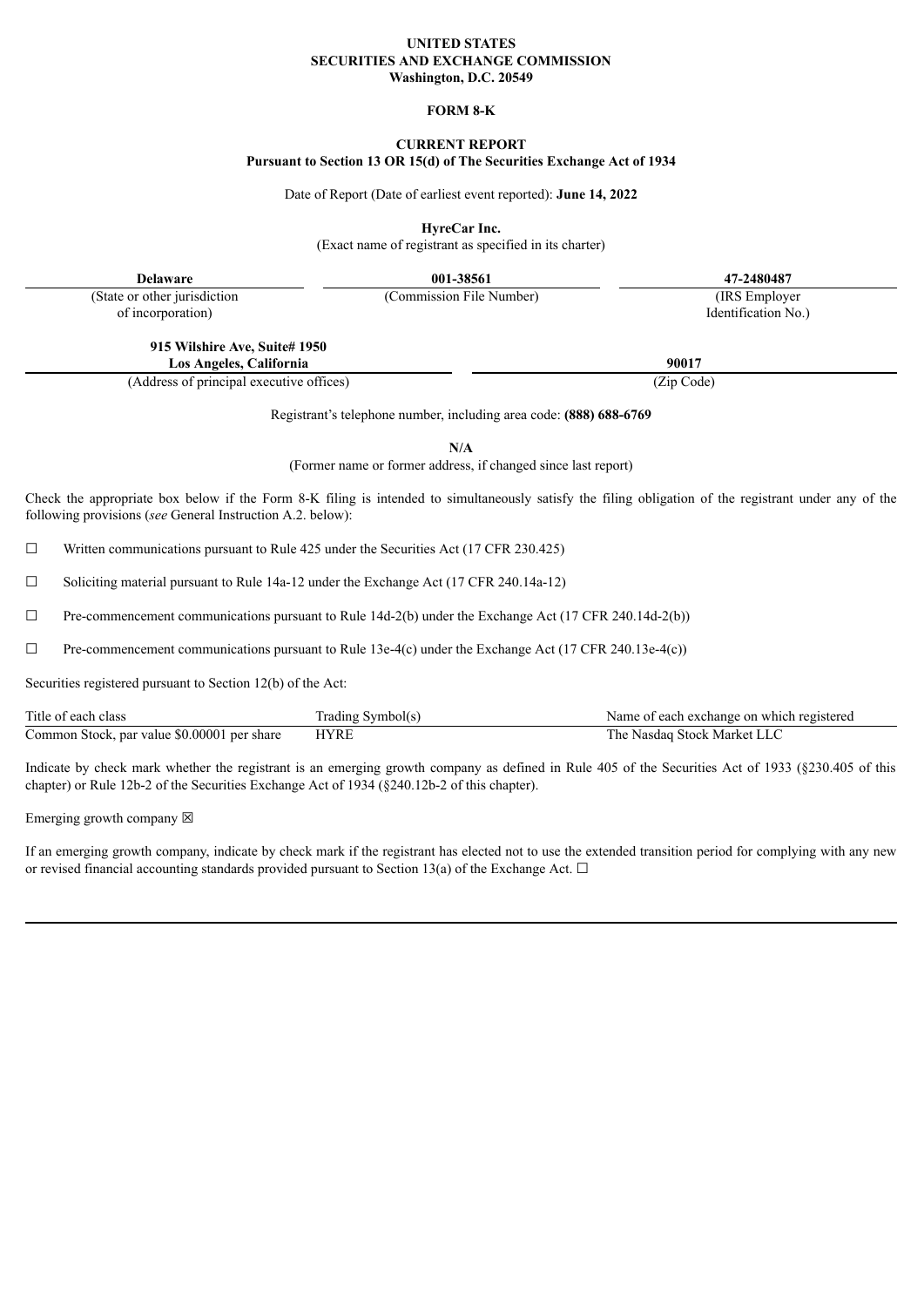#### Item 3.01 Notice of Delisting or Failure to Satisfy a Continued Listing Rule or Standard; Transfer of Listing.

On June 14, 2022, HyreCar Inc. (the "Company") received a letter (the "Notice") from the listing qualifications department staff (the "Staff") of The Nasdaq Stock Market LLC ("Nasdaq") notifying the Company that, for the last 30 consecutive business days, the Company's minimum Market Value of Listed Securities ("MVLS") was below the minimum of \$35 million required for continued listing on the Nasdaq Capital Market pursuant to Nasdaq listing rule 5550(b)(2). The Staff also noted the Company does not meet the alternative standards under Nasdaq listing rule 5550(b)(1) or 5550(b)(3) for continued listing on the Nasdaq Capital Market. The Notice has no immediate effect on the listing of the Company's common stock, par value \$0.00001 per share (the "Common Stock"), which continues to trade on the Nasdaq Capital Market under the symbol "HYRE."

In accordance with Nasdaq listing rule 5810(c)(3)(C), the Company has 180 calendar days, or until December 12, 2022, to regain compliance. The Notice states that to regain compliance, the Company's MVLS must close at \$35 million or more for a minimum of ten consecutive business days (or such longer period of time as the Nasdaq staff may require in some circumstances, but generally not more than 20 consecutive business days) during the compliance period ending December 12, 2022.

If the Company does not regain compliance by December 12, 2022, the Staff will provide written notice to the Company that the Common Stock is subject to delisting. At that time, the Company may appeal any such delisting determination to a hearings panel.

The Company intends to actively monitor the Company's MVLS between now and December 12, 2022 and may, if appropriate, evaluate available options to resolve the deficiency and regain compliance with the minimum MVLS. While the Company is exercising diligent efforts to maintain the listing of its Common Stock on Nasdaq, there can be no assurance that the Company will be able to regain or maintain compliance with Nasdaq listing standards.